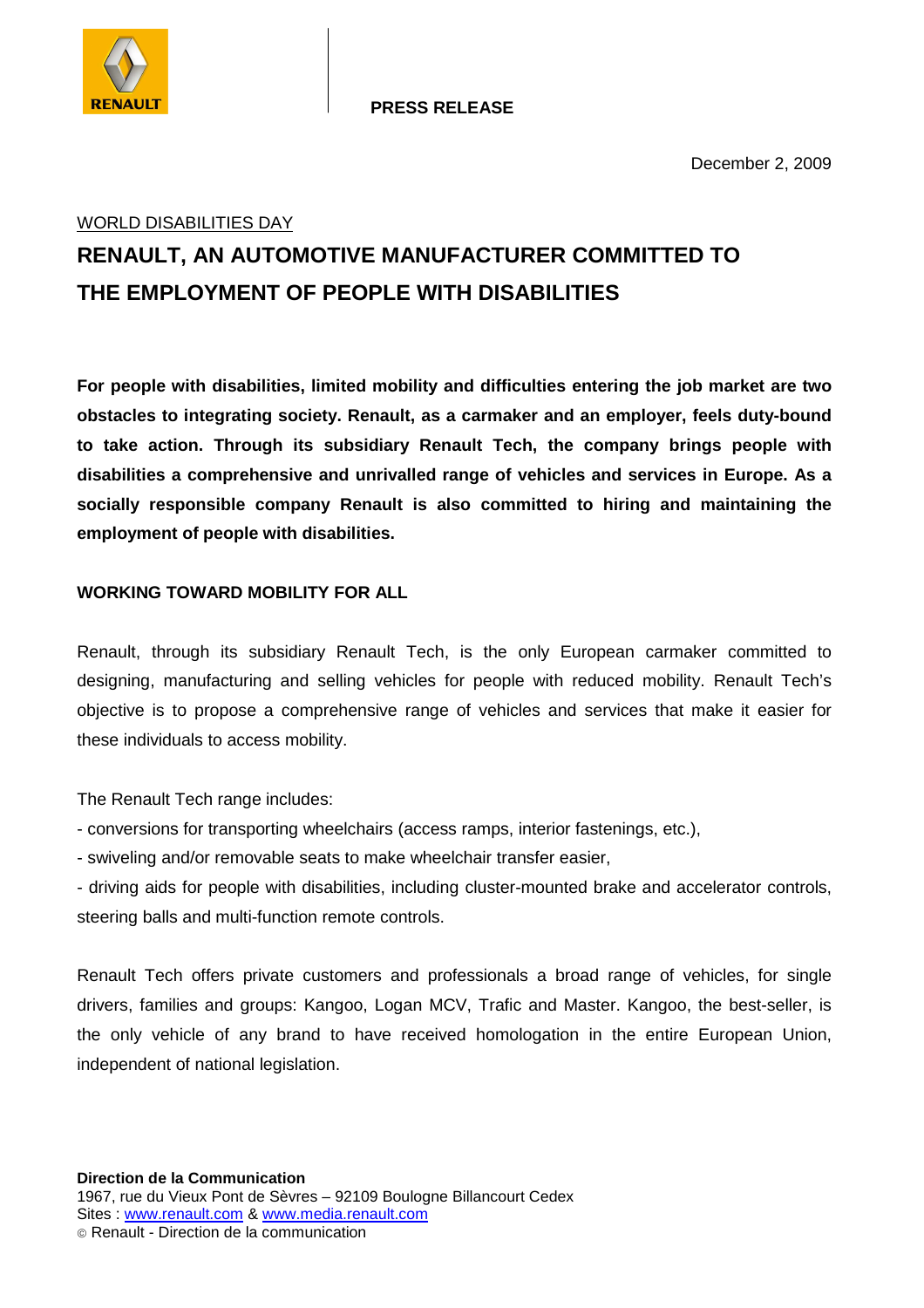In terms of services, Renault Tech brings its customers short-term rentals lasting from a few days to six months and a special servicing contract (with Renault taking care of 45% of the total in France). Renault Tech ensures quality customer relations with a dedicated sales team that provides personalized solutions for the needs of people with reduced mobility, individuals and fleet customers alike.

This comprehensive offering has enabled Renault to take a 60% share of the French market, out of a total 2,500 new vehicles sold on average every year. The range is also marketed in the main European countries in partnership with local specialists. A Kangoo designed specially for the UK market recently gained Motability accreditation.

With Renault Tech, Renault has fully integrated the business of adapting transport for people with reduced mobility. It assembles vehicles at a dedicated plant in Heudebouville in Normandy. Renault has also set up a working group composed of employees with disabilities or with a family member or friend with disabilities to better adapt to the needs of this type of customer.

#### **RECRUITING AND MAINTAINING EMPLOYMENT**

Renault s.a.s. and its subsidiaries, such as Renault Retail Group, have signed several agreements to promote the recruitment of people with disabilities at the company.

At end-2008, 7.66% of the employees at Renault s.a.s. were individuals with disabilities, compared with a theoretical legal minimum of 6% in France. The percentage at Renault s.a.s. is nearly three times higher than the average for the French private sector.

Since signing its first agreement in 1995, Renault s.a.s. has provided a range of aid measures to make everyday life easier for employees with disabilities or with a family member with disabilities, including assistance in converting vehicles and homes, equipment and scholarships. Employees also benefit from adapted work stations, both in plants (handling assistance and sedentary stations) and offices (keyboards and screens, magnifying software).

Outside Renault s.a.s. these ergonomic conversions are proposed at most Renault sites worldwide.